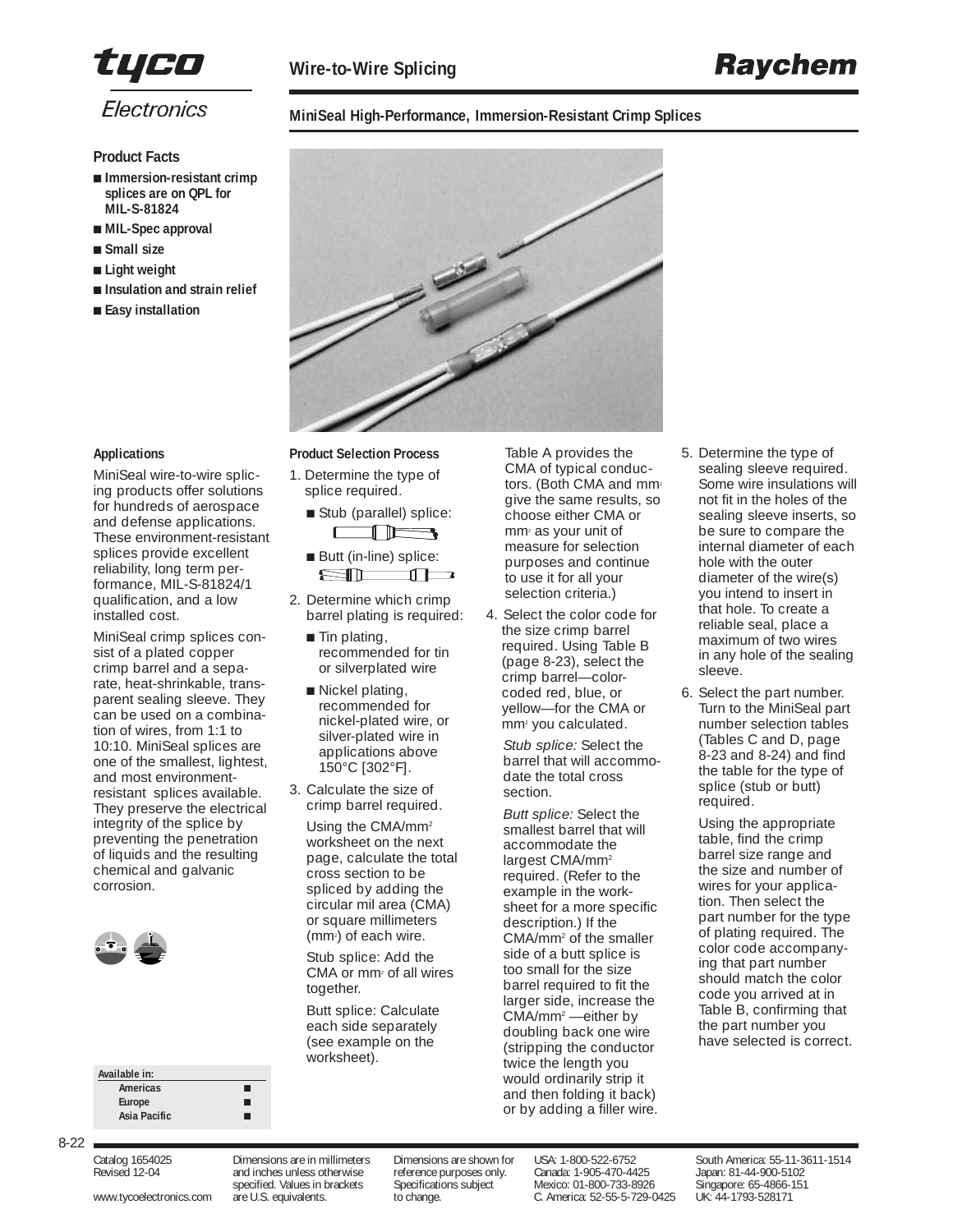lated as follows:  $CMA = 3 \times 754 = 2262$  $(mm^2 = 3 \times 0.38 = 1.14)$ 

#### **MiniSeal High-Performance, Immersion-Resistant Crimp Splices** (Continued)

| Table A. CMA of Typical       | <b>Strands</b>                                                                                                 | 7    | 19                                                                        | 19                           | 19   | 19                    | 19        | 19   | 19                | 37   |
|-------------------------------|----------------------------------------------------------------------------------------------------------------|------|---------------------------------------------------------------------------|------------------------------|------|-----------------------|-----------|------|-------------------|------|
| Conductors                    | <b>AWG</b>                                                                                                     | 28   | 26                                                                        | 24                           | 22   | 20                    | 18        | 16   | 14                | 12   |
|                               | <b>CMA</b>                                                                                                     | 177  | 304                                                                       | 475                          | 754  | 1216                  | 1900      | 2426 | 3831              | 5874 |
|                               | mm <sup>2</sup>                                                                                                | 0.09 | 0.15                                                                      | 0.24                         | 0.38 | 0.61                  | 0.95      | 1.21 | 1.92              | 2.94 |
| Table B. Crimp Barrel Color   | <b>CMA Range</b>                                                                                               |      |                                                                           | mm <sup>2</sup> Range        |      | 1:1 Splice (AWG Size) |           |      | <b>Color Code</b> |      |
| <b>Code Selection</b>         | 304-1510                                                                                                       |      |                                                                           | $0.15 - 0.75$                |      | $26 - 20$             |           |      | Red               |      |
|                               | 779-2680                                                                                                       |      |                                                                           | $0.39 - 1.34$                |      |                       | $20 - 16$ |      | <b>Blue</b>       |      |
|                               | 1900-6755                                                                                                      |      |                                                                           | $0.95 - 3.37$                |      |                       | $18 - 12$ |      | Yellow            |      |
|                               |                                                                                                                |      |                                                                           |                              |      |                       |           |      |                   |      |
| CMA/mm <sup>2</sup> Worksheet | Example:                                                                                                       |      |                                                                           |                              |      |                       |           |      |                   |      |
|                               | Application: A butt splice<br>with three AWG 22 wires in<br>one side and one AWG 18<br>wire in the other side: |      | The other side, where the<br>CMA for AWG 18 is 1900, is<br>calculated as: |                              |      |                       |           |      |                   |      |
|                               |                                                                                                                |      |                                                                           | $CMA = 1 \times 1900 = 1900$ |      |                       |           |      |                   |      |
|                               | The CMA for AWG 22 wire<br>in Table A is $754$ (0.38 mm <sup>2</sup> ).                                        |      | $(mm^2 = 1 \times 0.95 = 0.95)$                                           |                              |      |                       |           |      |                   |      |
|                               |                                                                                                                |      |                                                                           | Using Table B to select the  |      |                       |           |      |                   |      |
|                               | Side one is therefore calcu-                                                                                   |      |                                                                           | smallest crimp barrel that   |      |                       |           |      |                   |      |

| Wire Number<br><b>CMA</b> | mm <sup>2</sup>                                                                 |              |
|---------------------------|---------------------------------------------------------------------------------|--------------|
|                           |                                                                                 |              |
| 1                         |                                                                                 |              |
| 2                         |                                                                                 |              |
| 3                         |                                                                                 |              |
| 4                         |                                                                                 |              |
| 5                         |                                                                                 |              |
| 6                         |                                                                                 |              |
| 7                         |                                                                                 |              |
| 8                         |                                                                                 |              |
| 9                         |                                                                                 |              |
| 10                        |                                                                                 | Part Number: |
| Total<br>__               | the contract of the contract of the contract of the contract of the contract of |              |

will easily fit 2262 CMA  $(0.95 \text{ mm}^2)$ , the blue barrel is the correct choice.

#### **Table C. Stub (Parallel) Splices**

|                               |                         |                           | <b>Crimp Barrel</b>                   |                      | I.D.dimensions       |                     |                      |
|-------------------------------|-------------------------|---------------------------|---------------------------------------|----------------------|----------------------|---------------------|----------------------|
| <b>Illustration</b>           |                         | Part No.                  | Size Range                            |                      | Side 1               | Side 2              |                      |
|                               | <b>Tin Plated</b>       | <b>Nickel Plated</b>      | $CMA$ [mm <sup>2</sup> ]<br>Min.-Max. | Sealing<br>Insert    | Max. No.<br>of Wires | Sealing<br>Insert   | Max. No.<br>of Wires |
| $\mathbb{Z}^{\mathbb{Z}}$     | D-436-0128<br>Red       | D-436-0119<br>Red         | 304-1510<br>$[0.15 - 0.75]$           | 2.16 [.085]          | $\overline{2}$       | O)<br>$1.01$ [.040] | $\overline{2}$       |
| $\mathbb{Q}_p^{\mathbb{Z}^n}$ | D-436-58<br><b>Blue</b> | D-436-75<br><b>Blue</b>   | 779-2680<br>$[0.39 - 1.34]$           | 4.56 [.180]          | $\overline{2}$       | 2.28 [.090]         | 2                    |
| $\mathbb{Q}$                  | D-436-59<br>Yellow      | D-436-76<br>Yellow        | 1900-6755<br>$[0.95 - 3.37]$          | 4.56 [.180]          | $\overline{2}$       | 2.28 [.090]         | 2                    |
|                               | D-436-60<br><b>Blue</b> | $D-436-77$<br><b>Blue</b> | 779-2680<br>$[0.39 - 1.34]$           | ◎<br>'2.03<br>[.080] | 10<br>(2 per hole)   | 6.35 [.250]         | $\overline{2}$       |
| کہ تھ                         | D-436-61<br>Yellow      | D-436-78<br>Yellow        | 1900-6755<br>$[0.95 - 3.37]$          | ◎<br>2.03<br>[.080]  | 10<br>(2 per hole)   | 6.35 [.250]         | $\overline{2}$       |

www.tycoelectronics.com are U.S. equivalents. to change. C. America: 52-55-5-729-0425 UK: 44-1793-528171

Catalog 1654025 Dimensions are in millimeters Dimensions are shown for USA: 1-800-522-6752 South America: 55-11-3611-1514 Revised 12-04 and inches unless otherwise reference purposes only. Canada: 1-905-470-4425 Japan: 81-44-900-5102 specified. Values in brackets Specifications subject Mexico: 01-800-733-8926 Singapore: 65-4866-151

8-23

**8**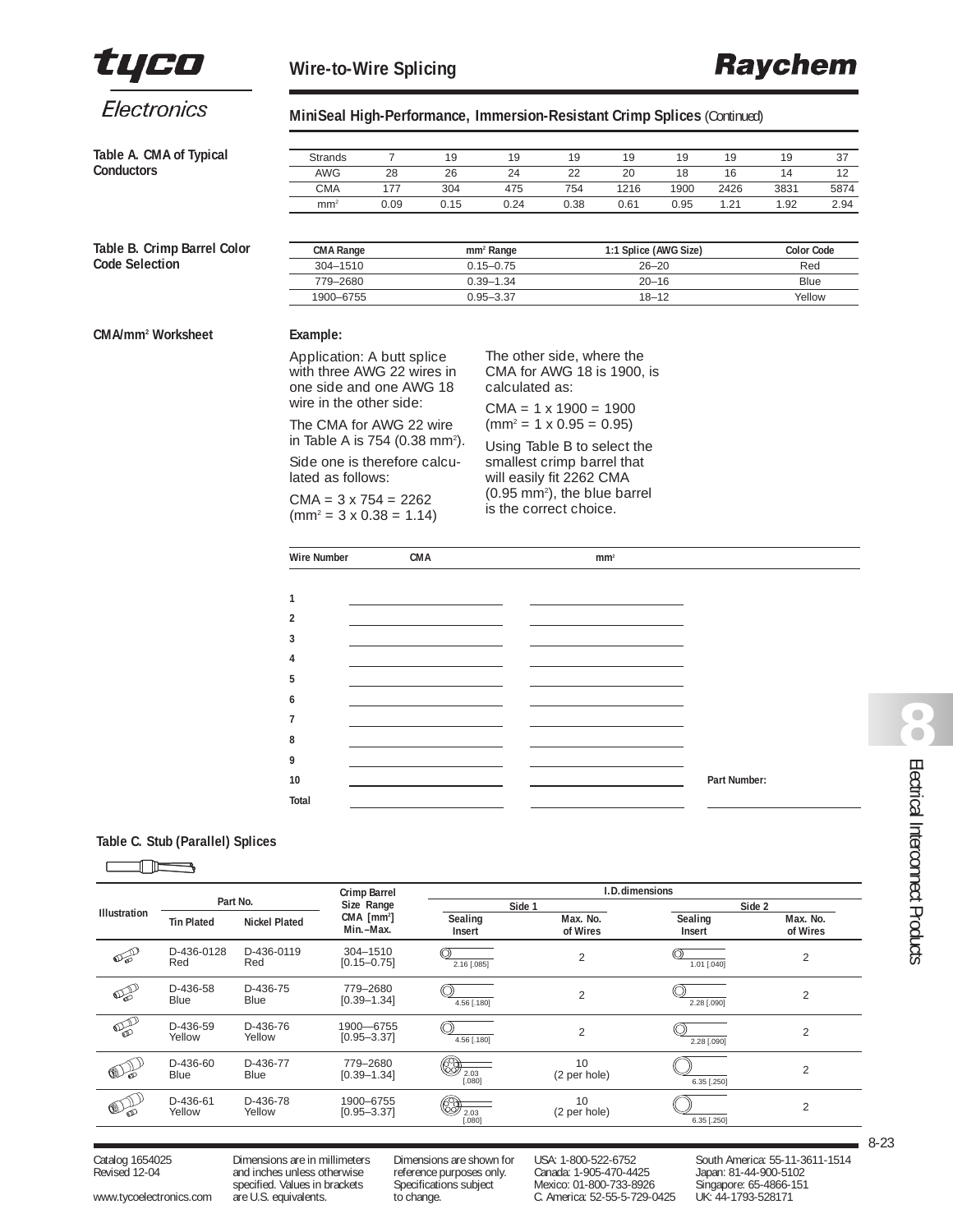## Electronics

**MiniSeal High-Performance, Immersion-Resistant Crimp Splices** (Continued)

#### **Table D. Butt (in-line) splices**

|                           |                            |                         | <b>Crimp Barrel</b>                   |                            |                      | I.D.dimensions                   |                      |
|---------------------------|----------------------------|-------------------------|---------------------------------------|----------------------------|----------------------|----------------------------------|----------------------|
|                           |                            | Part No.                | Size Range                            | Side 1                     |                      | Side 2                           |                      |
| Illustration              | <b>Tin Plated</b>          | <b>Nickel Plated</b>    | $CMA$ [mm <sup>2</sup> ]<br>Min.-Max. | Sealing<br>Insert          | Max. No.<br>of Wires | Sealing<br>Insert                | Max. No.<br>of Wires |
| DE                        | D-436-36*<br>Red           | D-436-82<br>Red         | 304-1510<br>$[0.15 - 0.75]$           | O<br>2.16 [.085]           | $\overline{2}$       | O)<br>2.16 [.085]                | $\overline{2}$       |
| DE                        | $D-436-37*$<br><b>Blue</b> | D-436-83<br><b>Blue</b> | 779-2680<br>$[0.39 - 1.34]$           | ⊙<br>2.79 [.110]           | $\overline{2}$       | ∩<br>2.79 [.110]                 | 2                    |
| $\mathbb{Q}_{\mathbb{Z}}$ | D-436-38*<br>Yellow        | D-436-84<br>Yellow      | 1900-6755<br>$[0.95 - 3.37]$          | 4.32 [.170]                | $\overline{2}$       | 4.32 [.170]                      | $\overline{2}$       |
| $\blacksquare$            | D-436-0110<br>Red          | D-436-85<br>Red         | 304-1510<br>$[0.15 - 0.75]$           | O)<br>$\frac{2.36}{0.093}$ | 6                    | 4.06 [.160]                      | 2                    |
| $\bullet$                 | D-436-52<br><b>Blue</b>    | D-436-86<br><b>Blue</b> | 779-2680<br>$[0.39 - 1.34]$           | 69<br>2.36<br>[.093]       | 6<br>(2 per hole)    | 4.06 [.160]                      | 2                    |
| $\bullet$                 | D-436-53<br>Yellow         | D-436-87<br>Yellow      | 1900-6755<br>$[0.95 - 3.37]$          | 69<br>2.36<br>[.093]       | 6<br>(2 per hole)    | 4.06 [.160]                      | 2                    |
| $\mathbb{R}$              | D-436-0115<br>Red          | D-436-88<br>Red         | 304-1510<br>$[0.15 - 0.75]$           | 69<br>2.36<br>[.093]       | 6<br>(2 per hole)    | 2.36<br>[.093]                   | 6<br>(2 per hole)    |
| ۱O<br>$\bullet$           | D-436-42<br><b>Blue</b>    | D-436-89<br><b>Blue</b> | 779-2680<br>$[0.39 - 1.34]$           | ◎<br>2.36<br>[.093]        | 6<br>(2 per hole)    | O)<br>$\frac{2.36}{0.093}$       | 6<br>(2 per hole)    |
| $\circledast$             | D-436-43<br>Yellow         | D-436-90<br>Yellow      | 1900-6755<br>$[0.95 - 3.37]$          | 69)<br>2.36<br>[.093]      | 6<br>(2 per hole)    | $\circledcirc$<br>2.36<br>[.093] | 6<br>(2 per hole)    |

\*Qualified to MIL-S-81824/1.

#### **Table E. Crimp Barrel Only**

| Type           | <b>Color Code</b> | <b>Tin-Plated</b> | <b>Nickel Plated</b> | Crimp Barrel Size Range<br>CMA [mm <sup>2</sup> ] Min. - Max. |
|----------------|-------------------|-------------------|----------------------|---------------------------------------------------------------|
| Butt (in-line) | Red               | D-609-06          | D-609-09             | 304-1510 [0.15-0.75]                                          |
| Butt (in-line) | <b>Blue</b>       | D-609-07          | D-609-10             | 779-2680 [0.39-1.34]                                          |
| Butt (in-line) | Yellow            | D-609-08          | D-609-11             | 1900-6755 [0.95-3.37]                                         |
| Stub (Parrel)  | Red               | D-609-03          | D-609-12             | 304-1510 [0.15-0.75]                                          |
| Stub (Parrel)  | <b>Blue</b>       | D-609-04          | D-609-13             | 779-2680 [0.39-1.34]                                          |
| Stub (Parrel)  | Yellow            | D-609-05          | D-609-14             | 1900-6755 [0.95-3.37]                                         |

#### **Table F. Sealing Sleeve Only**

| $L$ max. $-$ |                          |
|--------------|--------------------------|
|              |                          |
|              | ØA min.                  |
|              | $\overline{\phantom{0}}$ |

| Part No.   | <b>Color Code</b> | Max.        | A Min.       |  |
|------------|-------------------|-------------|--------------|--|
| D-436-0096 | Red               | 29.2 [1.15] | 2.16 [0.085] |  |
| D-436-0097 | Blue              | 29.2 [1.15] | 2.8 [0.110]  |  |
| D-436-0098 | Yellow            | 29.2 [1.15] | 4.32 [0.170] |  |